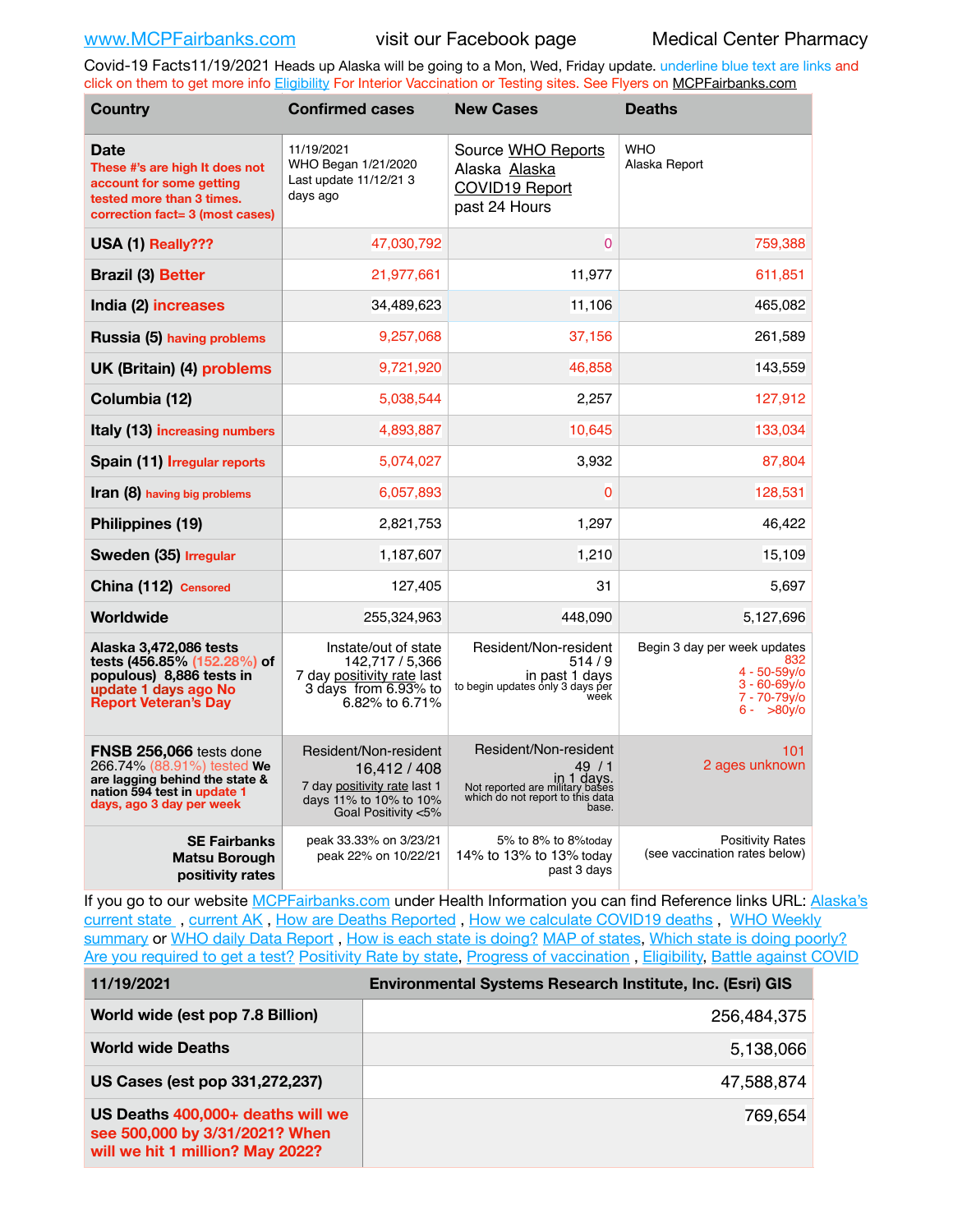# Impact of COVID-19 on the US Healthcare system

Estimated US Population 331.3 million 287.55% (95.85%) have been tested (951.8 million tests have been run) Estimated 5% of US population will test positive for Covid-19 16.56 million (currently 476 Million (14.38%) of population tested positive vs Alaska (18.78%) we have currently tested an est. 951.8 million based on 47.6 mill that have tested positive discount some of these numbers by 67% to account for multiple testing of same person.

If 8% will require hospitalization of the 16.56 million positive cases, we would need 1.325 million beds. Estimated by the American Hospital Association there are 800,000 staffed beds available.

The US has 2.8 hospital beds per 1000 our needs could be 56, China had 4.3, Italy 3.2, South Korea 12.3

The USNS Mercy and Comfort added 2,000 staffed beds, not ICU Of these estimated to be admitted to ICU **beds** and the set of the set of the 960,000, to ICU beds The US has 16,000 ICU beds we have 68,000-85,000 beds

 The Needs US could need 299,000 beds with ventilators  $\leq$ 16,000 ventilators

**Summation:** Estimated needs could be 1.325 million hospitalized beds for just COVID-19 patients alone. If positives represents 5% of test run, then approximately 951.8 million have been tested, we have no idea how many tests have been run or how many multiple tests conducted on the same person, resulting in 47.6 million positive tests run with 769,654 total deaths with 996 deaths in the past 1 days, ave 5,099/day. In AK, with 142,717 positive cases 18.78% of Alaska, 3,000 hospitalizations, and 832 deaths. Hospitalization rate is 2.10% of those that test positive, Death Rate 0.62% overall or 27.73% of those hospitalized. Those >60 y/o represent 15% of positive cases, yet represent 80% of deaths. 833,376 vaccines given equal approximately 391,686 (51.54%) completed series and 441,690 (58.12%) vaccinated once of population.

Normal ICU stay 5-7 days, estimated ICU stay for COVID-19 2-3 weeks and they could tie up a ventilator for that length of time also, helping only 1/3 as many patients.

This is why we need to flatten the curve by social spacing and only essential travel.

Expected Death (these are just estimates based on other countries) if 5% of the US Population (16.56 million) test positive we are now at 29.137 million positive (8.8%) and if

1% die = 165,600 people

2% die = 311,200 people

3% die = 496,800 people

6% die = 993,600 people obviously we have passed the 1.325 million positive cases we are at 38.176465 million so if 5% of the US population (16.56 million) test positive and 6% of those die = 993,600 deaths if no vaccine, or if 3.09% (511,704) will die, but we are 11.5% of the population, we know 1.65% die or 631,809 people. World wide death rate of positive tests actually 2.00%. The US is at 769,654 1.62% of those actually tested positive, that is 70% lower death rate than when we started in 3/2020 , started at 6%. But we are slipping Death % have gone from 1.67 to 1.82% to 1.62%. There are 7.8 Billion people in the world 331.3 million live in the US (4.2% of the world's population) 14.38% have tested positive. The US deaths represents 14.98% of the world's death numbers and 18.55% of worldwide confirmed cases we should be at 4.2%. Interesting the US has access to the greatest health care in the world, yet experienced 1 death of 5 deaths worldwide or 20% of the worlds death yet represent only 4.2% of the population. What are we doing wrong?

In comparison to the flu in the US.

CDC Estimates. From 2010 to 2016, the flu-related death rate was between 12,000 and 56,000, with the highest season being 2012 to 2013 and the lowest being 2011 to 2012. Most deaths are caused by complications of the flu, including pneumonia or a secondary bacterial infection of the heart or brain. or 2,000 to 9,333 per year. In 2020 in the US has 19 million cases 180,000 hospitalized and 10,000 (0.052%) have died, typically it is 2% will die, compared to 1.62% with COVID19. 287.55% (US), 456.85% (Alaska), & 266.74% (Fbks) are still too few to protect us from future outbreaks. Experts feel that we need either need people to get infected with the virus and develop antibodies or get vaccinated to create immune antibodies to protect us, that we need >65% of the population to have positive antibody tests and preferably 70-90%, one expert felt they would not feel confident til >85% were positive, to give assurance (herd immunity) in order to go without masks and social distancing. NY City seems to have the highest number at 20%. Testing is so important. Currently we are testing at 50.37 Million tests per month. At this rate to test everyone once it will take 6.51 months or over 0.67 years. To test 3 times it would take 19.54 months or almost 2 years still from now

The [Flu](https://lnks.gd/l/eyJhbGciOiJIUzI1NiJ9.eyJidWxsZXRpbl9saW5rX2lkIjoxMDMsInVyaSI6ImJwMjpjbGljayIsImJ1bGxldGluX2lkIjoiMjAyMTAyMjYuMzYwNDA3NTEiLCJ1cmwiOiJodHRwczovL3d3dy5jZGMuZ292L2ZsdS93ZWVrbHkvb3ZlcnZpZXcuaHRtIn0.ePMA_hsZ-pTnhWSyg1gHvHWYTu2XceVOt0JejxvP1WE/s/500544915/br/98428119752-l) (Influenza kills approximately 1-2% of those infected ([1.6% positivity in Alaska](http://dhss.alaska.gov/dph/Epi/id/SiteAssets/Pages/influenza/trends/Snapshot.pdf) zero deaths for flu), SARS killed 800 people total, COVID19 appears to kill 1.62% (769,654) of those that test positive (14.38% of US COVID) or 19% less deadly than the flu and seems to be more contagious. (Seems to spread more readily) Flu [rates dropped from 300 to single digits this year](https://lnks.gd/l/eyJhbGciOiJIUzI1NiJ9.eyJidWxsZXRpbl9saW5rX2lkIjoxMDEsInVyaSI6ImJwMjpjbGljayIsImJ1bGxldGluX2lkIjoiMjAyMTAyMjYuMzYwNDA3NTEiLCJ1cmwiOiJodHRwOi8vZGhzcy5hbGFza2EuZ292L2RwaC9FcGkvaWQvUGFnZXMvaW5mbHVlbnphL2ZsdWluZm8uYXNweCJ9.oOe3nt2fww6XpsNhb4FZfmtPfPa-irGaldpkURBJhSo/s/500544915/br/98428119752-l) note the start of mask wearing impacted flu numbers. Alaska has 142,717 so far 16,412 in Fairbanks or 1 of every 9 of Alaskans, and with 101 of 832 deaths 1 in 8, the first case was transient foreign airline crew member. Interesting, the Source of Alaska's SARS-Cov2 virus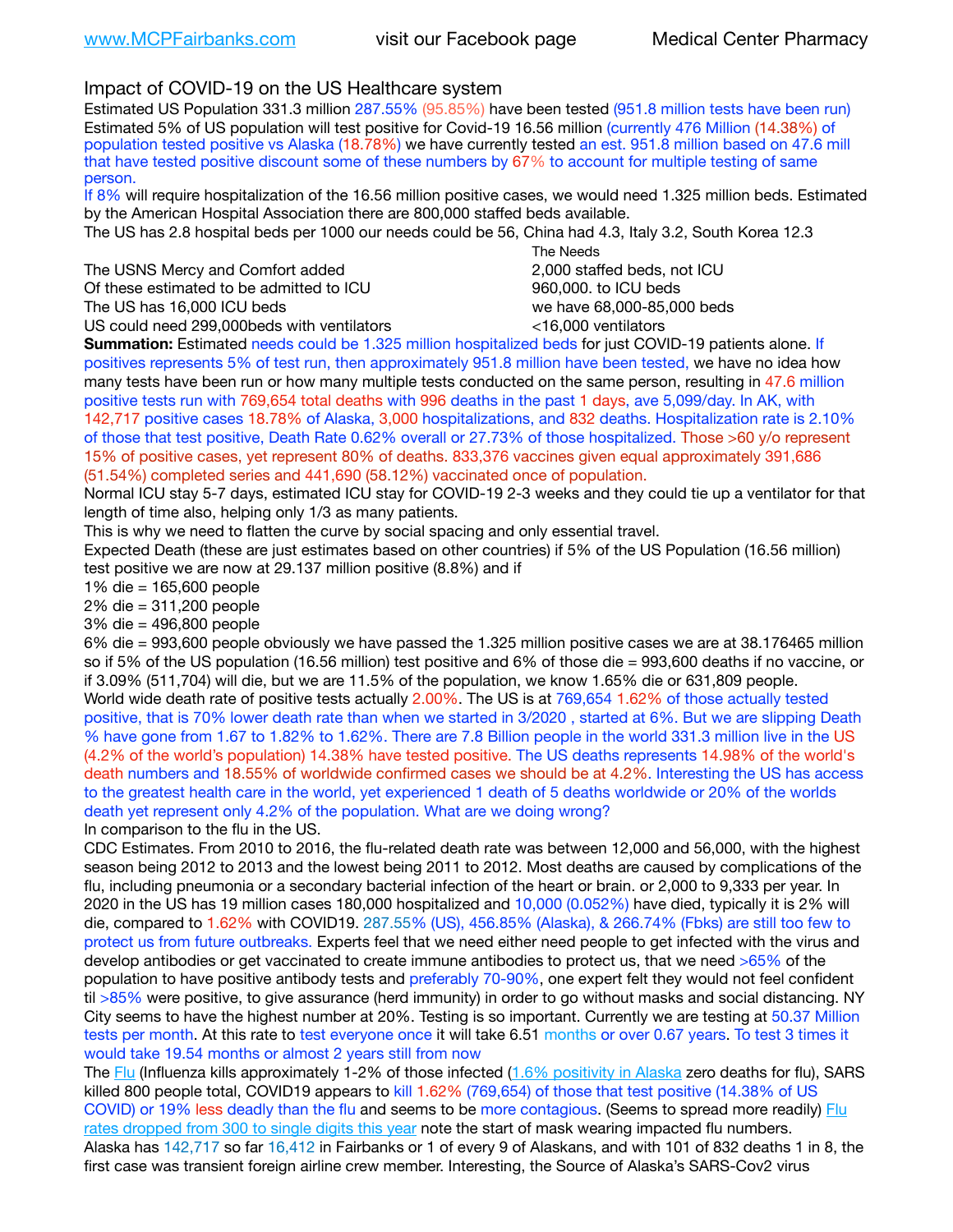[www.MCPFairbanks.com](http://www.MCPFairbanks.com) visit our Facebook page Medical Center Pharmacy

originated not from East Asia by travelers or the west coast (Washington where it was first observed) , but came from the east coast of the US, and they were inoculated first from Europe, accordingly from New York's Governor and CDC. Currently 40 Variants known, only 14 of major concern in the US. (Europe's (china's)) Primary, plus an Ohio variant (COH.20G/501Y), California, [UK](https://www.cdc.gov/coronavirus/2019-ncov/transmission/variant-cases.html) (B.1.1.7), (7) South African (1.351), India (Delta), Delta-Plus, Peru (Lambda(C.37)), Mu (Columbia) and (2) Brazil (P.1), we have seen 6, Europe's (China) [variant,](https://www.webmd.com/lung/news/20210318/cdc-who-create-threat-levels-for-covid-variants?ecd=wnl_cvd_031921&ctr=wnl-cvd-031921&mb=kYbf7DsHb7YGjh/1RUkcAW0T6iorImAU1TDZh18RYs0=_Support_titleLink_2) California, Brazil, UK, South Africa, India (delta) now representing 96% of new tests, Mu (Columbia) the latest in Alaska so far, the last 5 in particular as they have a 50% increase in transmissibility vs 20% in the others over the China variant, the delta variant is 50% more transmissible than the UK (B.1.1.7) version, Mu(Columbia). For the latest in [Variance issues in Alaska](https://akvariants.github.io)

**Best practice protection** is good personal Hygiene do not touch eyes, nose, mouth, wash hands frequently for at least 20-30 seconds, before you touch your face, and observe personal spacing of 6-18 feet. Remove your shoes in your house, frequently clean surface areas, let the cleaner sit 15-20 sec before wiping off. **We are recommending to wear any kind of mask.**

Drug treatment is being researched, but as yet not been verified, only suggested. Best to isolate those sick and isolate those most susceptible (old and preconditioned with risk factors)

**Risk factors:** Cardiovascular disease (56.6%), Obesity (41.7%), Diabetes (33.8%), age >60, respiratory problems, especially smokers or those who vape, High Blood Pressure

If you have been exposed self isolate for 2-4 weeks

One episode in China, a man tested negative for 27 days before showing symptoms. So Isolation may want to be considered up to 4 weeks not just 10-14 days.

Italy 1 in 10 positive cases admitted to ICU due to Hypoxic failure requiring mechanical ventilation. In NY it was 1 in 7 that required hospitalization, of the 5700 hospitalized 2634 were discharged (79% (2081)) or added (21%(553)), 9 in 10 put on a ventilator died.

Public policy development and education is important.

### **How Long does Covid-19 stay on objects**

| Air (droplets in air, sneeze/cough) | up to 3 hours |  |  |
|-------------------------------------|---------------|--|--|
| Copper                              | 4 hrs         |  |  |
| skin (SARS-COV2)                    | 9.04 hrs      |  |  |
| droplets on skin (sneeze)           | 11 hours      |  |  |
| Cardboard (Amazon Box)              | 24 hrs        |  |  |
| Plastic surfaces/Stainless Steel    | 72 hour       |  |  |
|                                     |               |  |  |

(Influenza virus 1.82 Hrs)





## Updated graph numbers.

| Project outward      |                        |  |  |
|----------------------|------------------------|--|--|
| Exhalation can sprav | $1.5$ m $(4.9$ ft)     |  |  |
| spittle (droplets)   |                        |  |  |
| Coughing             | $2 \text{ m}$ (6.6 ft) |  |  |
| Sneeze               | 6 m (19.7 ft)          |  |  |
|                      |                        |  |  |

Development of immune response

Early viral testing tests to see if you currently have the virus.

> Later antibody testing tells us if you have been exposed and survived. But does not tells us if you have immunities to the virus. We will need to have both tests done in order to open the community.. Viral Antigen and Viral RNA tells us you have the disease and can spread the disease and if you can or are currently sick. IgM (short term) and IgG (long term antibodies) tells us you have experienced the virus or had the vaccine, and got over it. You may be resistant if your [antibody](https://www.cdc.gov/coronavirus/2019-ncov/lab/resources/antibody-tests.html)  [levels](https://www.cdc.gov/coronavirus/2019-ncov/lab/resources/antibody-tests.html) are high enough. [Current](https://l.facebook.com/l.php?u=https://www.itv.com/news/2020-10-26/covid-19-antibody-levels-reduce-over-time-study-finds?fbclid=IwAR3Dapzh1qIH1EIOdUQI2y8THf7jfA4KBCaJz8Qg-8xe1YsrR4nsAHDIXSY&h=AT30nut8pkqp0heVuz5W2rT2WFFm-2Ab52BsJxZZCNlGsX58IpPkuVEPULbIUV_M16MAukx1Kwb657DPXxsgDN1rpOQ4gqBtQsmVYiWpnHPJo2RQsU6CPMd14lgLnQnFWxfVi6zvmw&__tn__=-UK-R&c%5B0%5D=AT1GaRAfR_nGAyqcn7TI1-PpvqOqEKXHnz6TDWvRStMnOSH7boQDvTiwTOc6VId9UES6LKiOmm2m88wKCoolkJyOFvakt2Z1Mw8toYWGGoWW23r0MNVBl7cYJXB_UOvGklNHaNnaNr1_S7NhT3BSykNOBg) [View of](https://www.livescience.com/antibodies.html)  [antibodies/immunity](https://www.livescience.com/antibodies.html)[.](https://www.itv.com/news/2020-10-26/covid-19-antibody-levels-reduce-over-time-study-finds) We have tested currently 456.85% (152.28%) of the



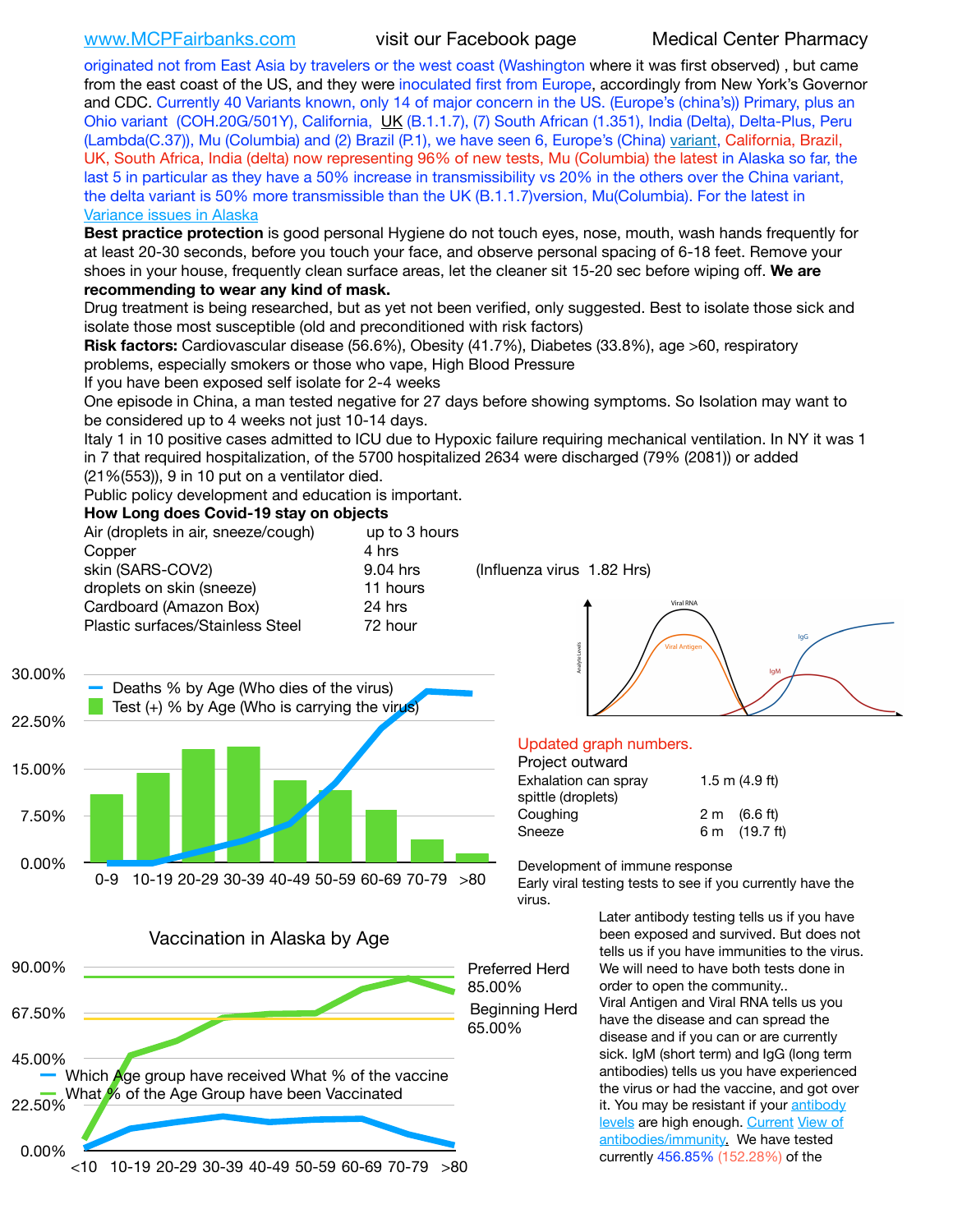Alaskan population and over little over 287.55% (95.85%) of the US population, discount these numbers by 67% to reflect multiple testing of the same person. To be safe, we need at least  $25\%$  to see if we are making progress,  $60\%$ to [barely qualify](https://www.nature.com/articles/d41586-020-02948-4) to be safe, and [70-90%](https://www.mayoclinic.org/herd-immunity-and-coronavirus/art-20486808) to be assured we will not see a second wave of sickness. Some experts will [not feel safe til we are at 85%](https://www.bannerhealth.com/healthcareblog/teach-me/what-is-herd-immunity). See bottom of last page to see how and where in Alaska do we and each of the boroughs stack up, compared to other states and the nation.

Three types of clinical laboratory COVID-19 or SARS-CoV-2 tests are being developed:

 Molecular Gene sequencing (current method), Viral antigen (testing parts of the virus), Host antibody tests (serology). They detect the virus in different ways.

Mask & <u>Mask Usage</u>: N95 filter out 95% of the particles in the air 3 microns in size or larger.<br>19.12 microns in size

| iviolu sizes are about                                   |                        |                |  |  |  |  |
|----------------------------------------------------------|------------------------|----------------|--|--|--|--|
| <b>Conflict</b>                                          | Combat<br><b>Death</b> | Past 1<br>days |  |  |  |  |
| Revolutionary<br>War                                     | 8,000                  |                |  |  |  |  |
| Civil War                                                | 214,938                |                |  |  |  |  |
| World War I                                              | 53,402                 |                |  |  |  |  |
| World War II                                             | 291,557                |                |  |  |  |  |
| <b>Korean Conflict</b>                                   | 33,686                 |                |  |  |  |  |
| <b>Vietnam</b>                                           | 47,424                 |                |  |  |  |  |
| <b>Gulf War</b>                                          | 149                    |                |  |  |  |  |
| Afghanistan                                              | 1,833                  |                |  |  |  |  |
| Iraq                                                     | 3,836                  |                |  |  |  |  |
| 1918 Flu                                                 | 675,000                |                |  |  |  |  |
| 9/11 deaths                                              | 2,977                  |                |  |  |  |  |
| <b>COVID19 deaths</b><br>from 1/20/2020 to<br>11/19/2021 | 769,654                | 996            |  |  |  |  |

10-12 microns in size. Bacteria are larger, so is dust, Gas molecules and viruses are smaller. PM2.5 are 2.5 microns in size. **Viruses** can be 1 micron in size, 0.3 micron in size, or 0.1 microns in size, so they **will pass right through**. **We recommend wearing any mask, the mask may provide up to 5 times the protection** ver **wearing no mask at all**. It still **does not protect** the wearer from contracting the infection, it **can inhibit** the spreading, something is **better than nothing at all**. **Remember there is a clean side ( the side towards you) and a dirty side,** the side to the contaminated air is dirty. If you are COVID positive then this is reversed.

When handling the mask, do not touch the dirty side and then touch your face, Wash properly your hands first after touching the dirty side before touching your face. If you are infected the dirty side is the inside surface of the mask. Wash your homemade mask in hot water wash >133F (for at least 10 minutes) and rinse to sanitize with high heat >133F Plus and a weak bleach or peroxide (not Both) the mask. Daily if possible. If you are a frontline health care provider with a homemade fabric mask 2 hours. Do not touch the dirty side.

**Mask usage: 5/13/21 While the CDC** has changed it's recommendations for those who have gotten vaccinated to go mask free, except on Mass Transportation such as buses and airline, or when in crowded situations, like concerts.

Those that have not been vaccinated are still advised need to wear a mask, they are now the population at risk.

The risk has now increased for those non-vaccinated folks. They no longer have the masked people in the community to protect them. While those who have been vaccinated will not get sick or as sick. They can still pass, much more easily without the masks, the virus to those who have not been vaccinated to make them sick.

Therefore, it is even **more imperative** that those that have not been vaccinated, wear a mask to protect themselves, or get vaccinated. The sea of those with the potential to have the virus now are those <12 y/o of age, those >  $12y$ /o who have not been vaccinated, or those who have been vaccinated and are transitory carriers. Currently, this is about 50% of the US population and about 60% of the Alaskan population. And about 80% of all children under 18y/o at this moment.

**Alcohol solutions** should be 60-80% alcohol **70%** is optimal. **Keep wet and rub 30 seconds**, or Happy Birthday song sung 3 times. **Hydrogen peroxide diluted to 2%** or 4 teaspoonful per quart of water (20ml per 946ml) Bleach the same ratio **Vinegar and ammonia are good cleaning agents, but not disinfectants**. **Do not mix** any of these agents together, toxic fumes can result. **Disinfectants, in order to be effective**, should remain on the applied surface, to be cleaned moist **(wet) for 30 seconds to 4 minutes** depending on material. Caution may dissolve glue or adhesives or bleach and discolor items, check with manufacturers. Do not let it get inside electronic devices. UV (10 minutes), [UV light](http://www.docreviews.me/best-uv-boxes-2020/?fbclid=IwAR3bvFtXB48OoBBSvYvTEnKuHNPbipxM6jUo82QUSw9wckxjC7wwRZWabGw) only kills where it can see.

### **Myths**

Taking hot baths, using colloidal silver, eating garlic soup, gargling with bleach are not proven to be effective. We have already seen using chloroquine taking the wrong form in the wrong dose can be fatal, one death and one critically injured. (see Arizona couple after listening to the past-president)

**We have heard of all kinds of cures.** To date there is no curative or preventative treatments, only supportive therapy. At this point there is **no proof** that Quinine, zinc, Hydroxychloroquine, Chloroquine, or Vitamin C works. As they say wives-tale at best, irresponsible reporting most likely. We have seen no information that they work.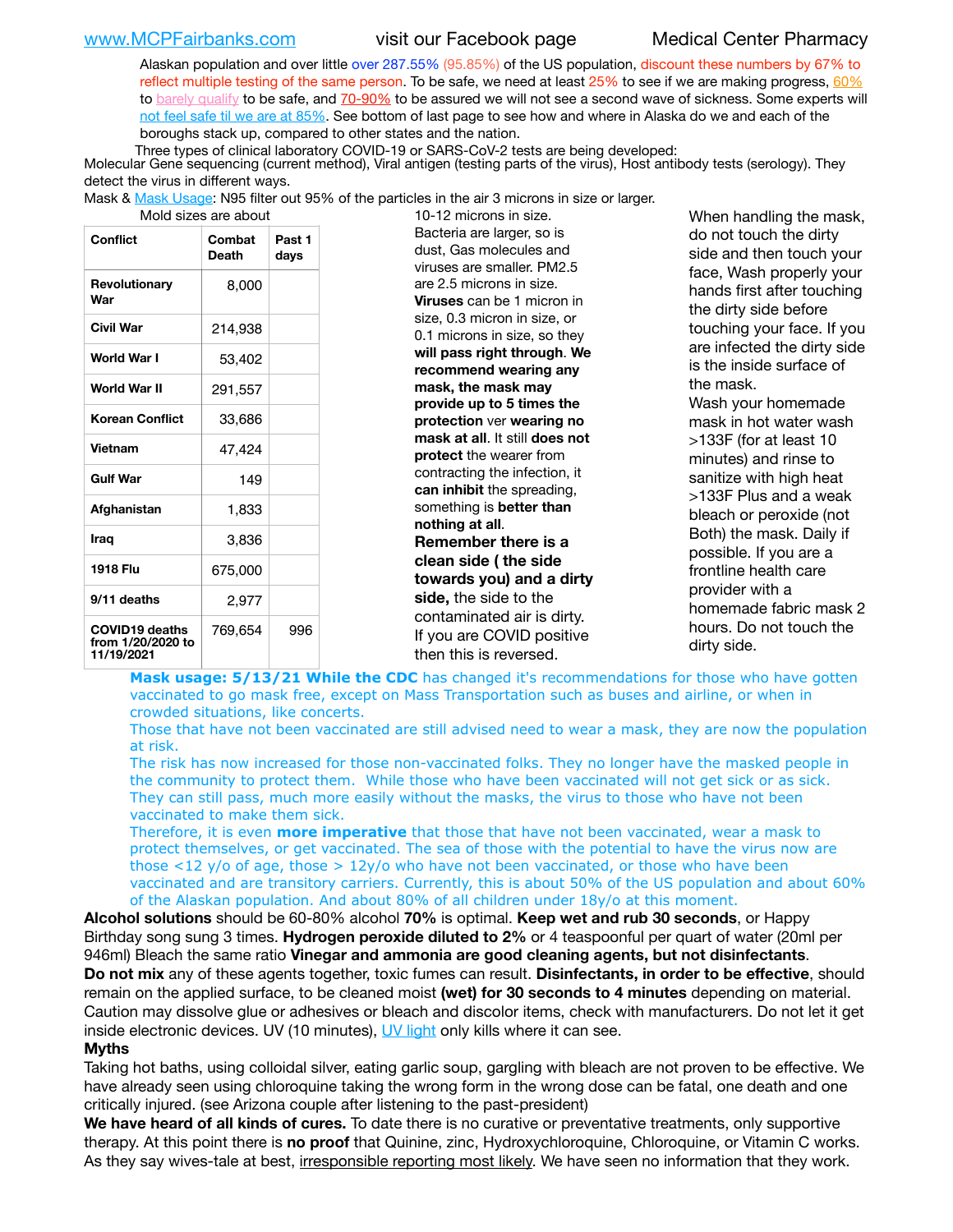[www.MCPFairbanks.com](http://www.MCPFairbanks.com) visit our Facebook page Medical Center Pharmacy

There have been ineffective dosing issues, over-dosing issues, permanently killing the senses of smell or taste, inappropriate usage, cardiac arrhythmias, and death from the usage of these agents have been reported. The virus may die out with heat of summer, or cold weather, this is a myth, There are a couple of studies at show the virus can withstand 98F. We know the body tries to use up to 104F to potentiate our immune system, to kill viruses. Taking NSAID, Aspirin, Ach-Inhibitors, Arb's and you get the COVID-19 infection are not contraindicated and no clinical evidence that says you should stop any of these classes of medications. It would be misguided and ill advised if you did so, In other words, Unless your doctor makes changes, keep taking your medications unless told to do otherwise.

**Vaccine Myths and Fake information:** There are no microchips, tracking devices, fetus tissue, at all in the vaccines. Vaccines will not and can not change your DNA., It can not change the fertility of men or women. It seems to be safe to the fetus and pregnant women. You should continue to wear a mask til we get to Herd Immunity levels, but can remove masks if you are outdoors, but not at concerts where you are close together. You should still get vaccinated complete series) even if you got COVID. If you have some of the co-morbidities, it is important that you do get vaccinated, the side effects of the vaccine will be milder and survivable than getting COVID. When you have questions, ask a pharmacist or your doctor.

As of 12/21/20, DHSS was aware of 11 reports regarding possible allergic reactions from Alaska's hospitals to CDC: Bartlett Regional Hospital (8), Providence Alaska (2) and Fairbanks Memorial Hospital (1). Two were identified as anaphylaxis and one of those resulted in hospitalization for ongoing monitoring. In the other three cases, symptoms were mild and not considered anaphylaxis. the hospitalized patient has been discharged and is doing well. The CDC said there appears to be no obvious geographic clustering of these reactions, nor was a specific production lot involved. People who experience anaphylaxis after the first dose should not receive

a second dose, according to CDC recommendations. For being one of the first states in that nation to start vaccinating, those <16y/o, we have slowed down vaccinations to where we are now way behind. More people are getting sick more frequently. Soon we will have more deaths. Due to vaccination resistance, Alaska has pushed itself into near last place, in the nation, as to when we will reach "herd immunity". This is the date when we can safely remove our masks and other restrictions.

Check our website [www.MCPFairbanks.com](http://www.MCPFairbanks.com) for the 13 testing sites in the interior of Alaska.

**Who is eligible now?** All Alaskans > 5 y/o, can receive the Pfizer vaccine and those >18 y/o can receive all of the other vaccines, all visitors can get vaccinated. Johnson and Johnson, has been reinstated, but I would caution not to give it to women 12-50 years old. Booster available >18y/o. For details about



eligibility, to find a provider visit *covidvax.alaska.gov.* for vaccination sites or call 1-907-646-3322 for questions [covid19vaccine@alaska.gov](mailto:covid19vaccine@alaska.gov?subject=COVID19%20Vaccine%20questions) 9 am – 6:30 pm Monday - Friday and 9 am-4:30 pm Saturday and Sunday. You may be put on hold, but you will not need to leave a message for a return phone call if you call within business hours. Keep these tips in mind when scheduling. checkout our website [www.MCPFairbanks.com](http://www.MCPFairbanks.com) Please keep these tips in mind when scheduling. Be sure to keep and save your proof of vaccination cards as you may need it for travel purposes in the future.

Gao Fu, the director of the China Centers for Disease Control, admitted on 4/10/2021 that the country's vaccines don't exactly give Covid-19 a knockout blow. One study from Brazil found that the vaccine from the Chinese company Sinovac was 50.4% effective, compared to Pfizer's 97%. Fu said the government is looking for ways to boost effectiveness.

# Many Alaskans live with underlying health concerns

You can not change your age but you can affect change with other risk factors. Nov. 17, 2020 for more information check out [Alaska DHSS Insights](http://dhss.alaska.gov/dph/Epi/id/Pages/COVID-19/blog/20201117.aspx)

Epidemiologists within the Section of Chronic Disease Prevention and Health Promotion analyzed reports from about 8,500 randomly-selected Alaska adults who participated in the annual [Behavioral Risk Factor Surveillance System \(BRFSS\)](http://dhss.alaska.gov/dph/Chronic/Pages/brfss/default.aspx) telephone survey between 2016 and 2018. About 67% of Alaska adults  $-$  two out of three  $-$  have at least one of the following ongoing health concerns that have been shown to increase chances for serious illness from COVID-19:

- 46% of Alaska adults are current or former smokers
- 32% have obesity BMI >30.0
- 8% have type 1 or type 2 diabetes
- 6% have chronic obstructive pulmonary disease (COPD)
- 5% have heart disease or have had a heart attack
- 2% have chronic kidney disease